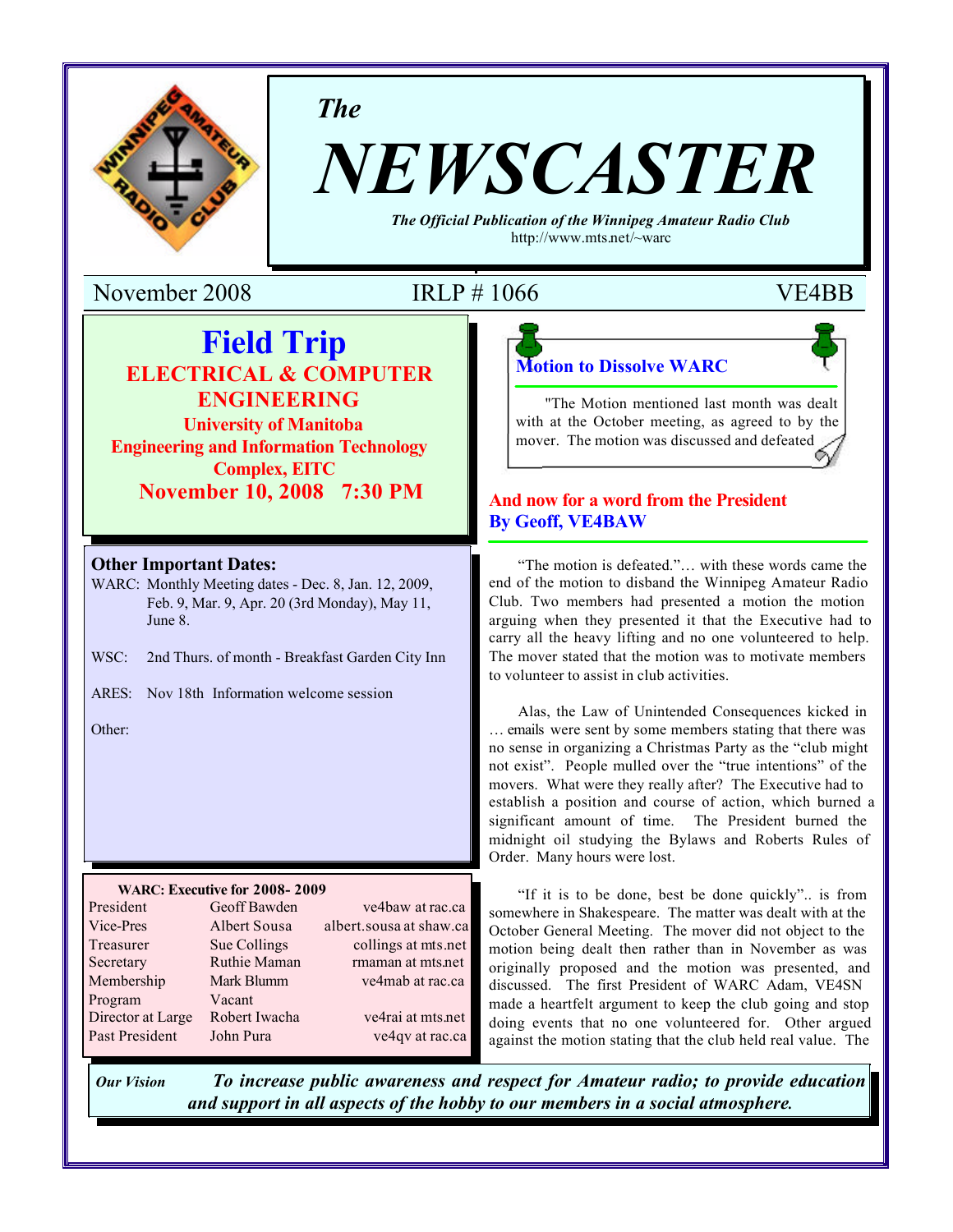| Freq        | Prov/         |                             | <b>UTC</b>         |
|-------------|---------------|-----------------------------|--------------------|
|             | <b>State</b>  |                             |                    |
| 7.055       | <b>MB</b>     | <b>Trans Prov</b>           | $17:00$ local      |
| 3.747       | <b>MB</b>     | <b>Evening Phone</b>        | 19:00 local        |
| 3.937       | ND            | North Dakota                | 00:30              |
| 3.735       | <b>SK</b>     | <b>SK Public</b><br>Service | 01:00              |
| 3.750       | <b>NWON</b>   | NW Ontario                  | 01:15              |
| 3.700       | AB            | <b>AB Public</b><br>Service | 01:30              |
| 3.660       | MB, SK,<br>AB | Prairie Traffic             | 01:30              |
| 7.055       | MB            | <b>Trans Prov</b>           | 08:00 local        |
| 3.743       | <b>MB</b>     | Mb Morning<br><b>WX</b>     | 14:30              |
| 14.140      | CA            | Trans-Canada                | 18:00              |
| 7.055       |               | Aurora                      | 23:00              |
| 3.860       | <b>MN</b>     | Minnesota                   | 23:00              |
| 145.450     | <b>WW</b>     | <b>MB IRLP</b>              | 02:00<br>Wednesday |
| $147.390 +$ | MB            | Morning                     | 09:00 Local        |
| $147.390 +$ | <b>MB</b>     | MRS Thursday                | 21:00 Local        |
| $147.390 +$ | MB            | <b>MRS</b> Sunday           | 21:00 Local        |
|             |               |                             |                    |
|             |               |                             |                    |
|             |               |                             |                    |
|             |               |                             |                    |
|             |               |                             |                    |

**Amateur Radio Service Centre** Industry Canad P.O. Box 9654, Postal Station T Ottawa, Ontario, K1G 6K9 Telephone: (613) 780-3333 Toll free: (888) 780-3333 Fax: (613) 998-5919 E-mail: spectrum.amateur@ic.gc.ca http://strategis.ic.gc.ca/epic/internet/insmt-gst.nsf/en/h \_sf01709e.html

**IRLP Node** 1066 145.450 MHz -600 KHz (VE4WRS) Comments or if you just want to reach us :

**Winnipeg Amateur Radio Club C/O VE4WSC 598 St. Mary's Road Winnipeg, MB R2M 3L5**

36. 36. 36. 36. 36

mover argued that the intention was to motivate members and not to destroy the club … pointing out that it was hard to fill Executive positions each year let alone find volunteers for events. The mover and seconded voted for their motion. All others present voted to defeat the motion.

It was the most intense motion ever debated. You could have heard a pin drop between speakers. There was no side chatter, no coughs, no jokes, no peanut gallery comments. Clearly everyone took the matter seriously.

"The motion is defeated". All in all it was a good meeting.

## **WPGARES By Jeff, VE4MBQ -Emergency Coordinator**

Nominations for the 2008-09 WPGARES Inc. Executive opened at the conclusion of our SEP General Meeting. Nominations closed TUE 14 OCT. Only one nomination was received for each position that was open so the nominees were elected by acclamation:

Glen Napady VE4GWN was nominated as President Dick Maguire VE4HK was nominated as Secretary Susan Collings VE4SYM was nominated as Treasurer. Congratulations to Susan, Dick and Glen.

In the past year we were involved with 5 Alerts, Tests, Exercises or Call-Outs, 5 Public Service events and 11 meetings. For the most part we couldn't run our Exercises, Test Nets or carry out a successful call-out without the participation of our dedicated membership. Special Thanks to Assistant EC Bob Poole VE4MAQ and Acting Assistant EC Glen Napady VE4GWN for their input on operations this past year and for being Duty Coordinator so I could leave town from time to time and to our Web-Master Don Gerrard VE4DWG for his continued valuable service to our organization.

Welcome to our newest member Luke Dovyak VE4WTF. Luke has covered the Manitoba Marathon since first being certified a few years back and has done a couple of Klondike Derby events and at least one Sled Dog Race weekend (actually he volunteered for the Marathon as an assistant for at least a couple of years before becoming a certified Amateur).

There will not be a General Meeting in NOV. Instead, on TUE 18 NOV we are holding an information session for prospective members at 1900h Sir Wm Stephenson Library 765 Keewatin Street – approximately twenty-five local Amateurs have been invited.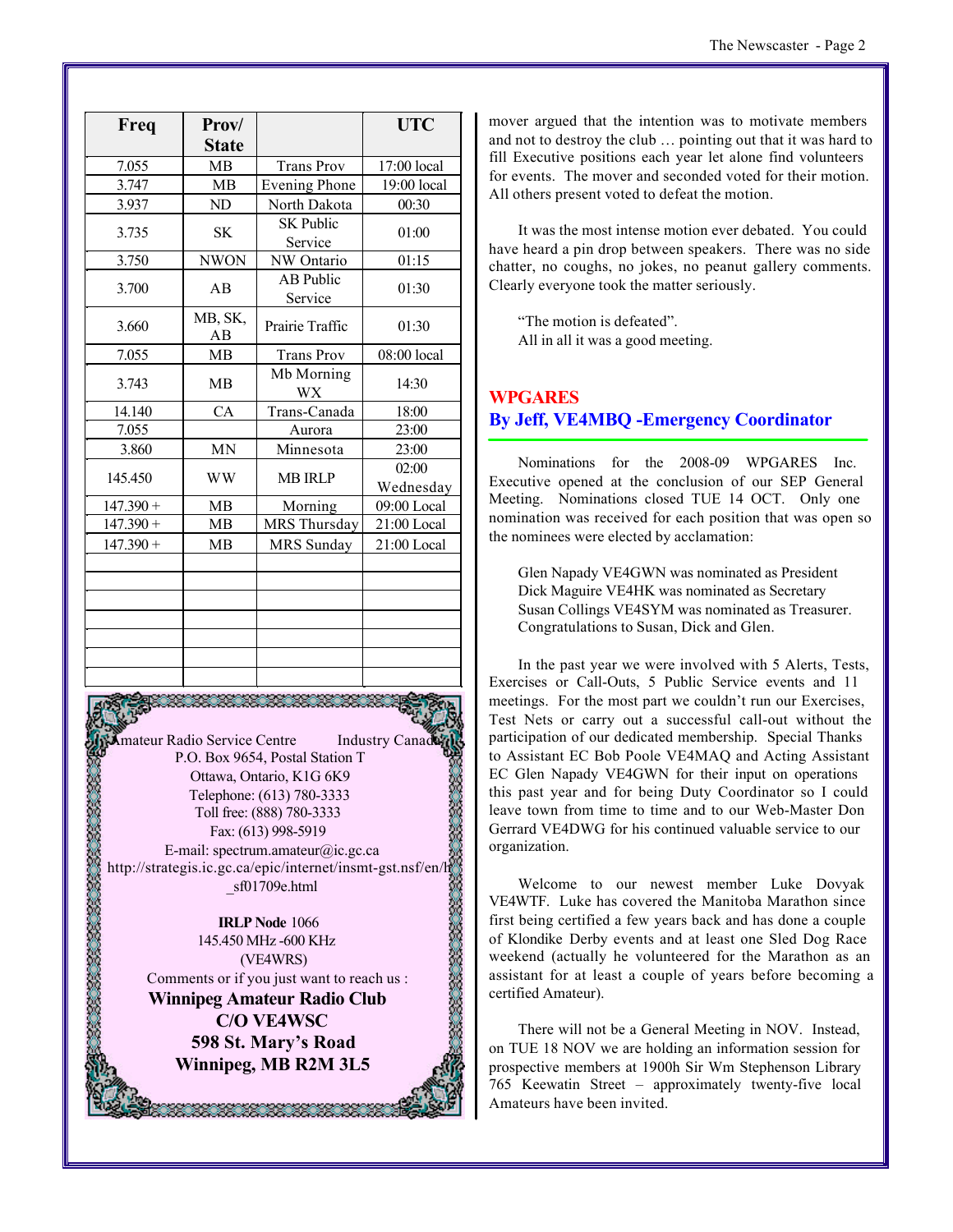#### **Program**

The November 10 meeting will be a field trip to the University of Manitoba, Department Electrical & Computer Engineering facility, where we will have a tour of three different but related labs: **Advanced Antenna Lab, Advanced Radio Frequency Systems Lab, Nano-Systems Fabrication**

**Laboratory** (see the attached PDF for a description of the labs). We will be joined by people from the IEEE Winnipeg chapter, as well as students from Winnipeg high schools. So not only will we be able to get a tour, but we might



even be able to gain a couple of new members or at least a few students interested in radio. This tour had been 3 years in the making and while technical in nature, should be of interest to most of us.

The Engineering and Information Technology Complex (EITC) is #28 on the map, just to the south of the University Centre (Bldg. #26). We will gather in the atrium of the Engineering

and Information Technology Complex (EITC), Bldg. E2 (also shown on the map).

Our meeting after the tour will be in room E2- 305

Parking at the U of M is easy and free after 4:30 PM. Parking lots F, E, G, J are the closest. Parking lot U and K are further away (but a walking distance), but are large. Please park only in allowed areas (avoid sections marked Reserved 24-hour). There is also a parkade to the north of Bldg. #27 (paid). For a parking map, please check the following link

http://www.umanitoba.ca/maps/parking



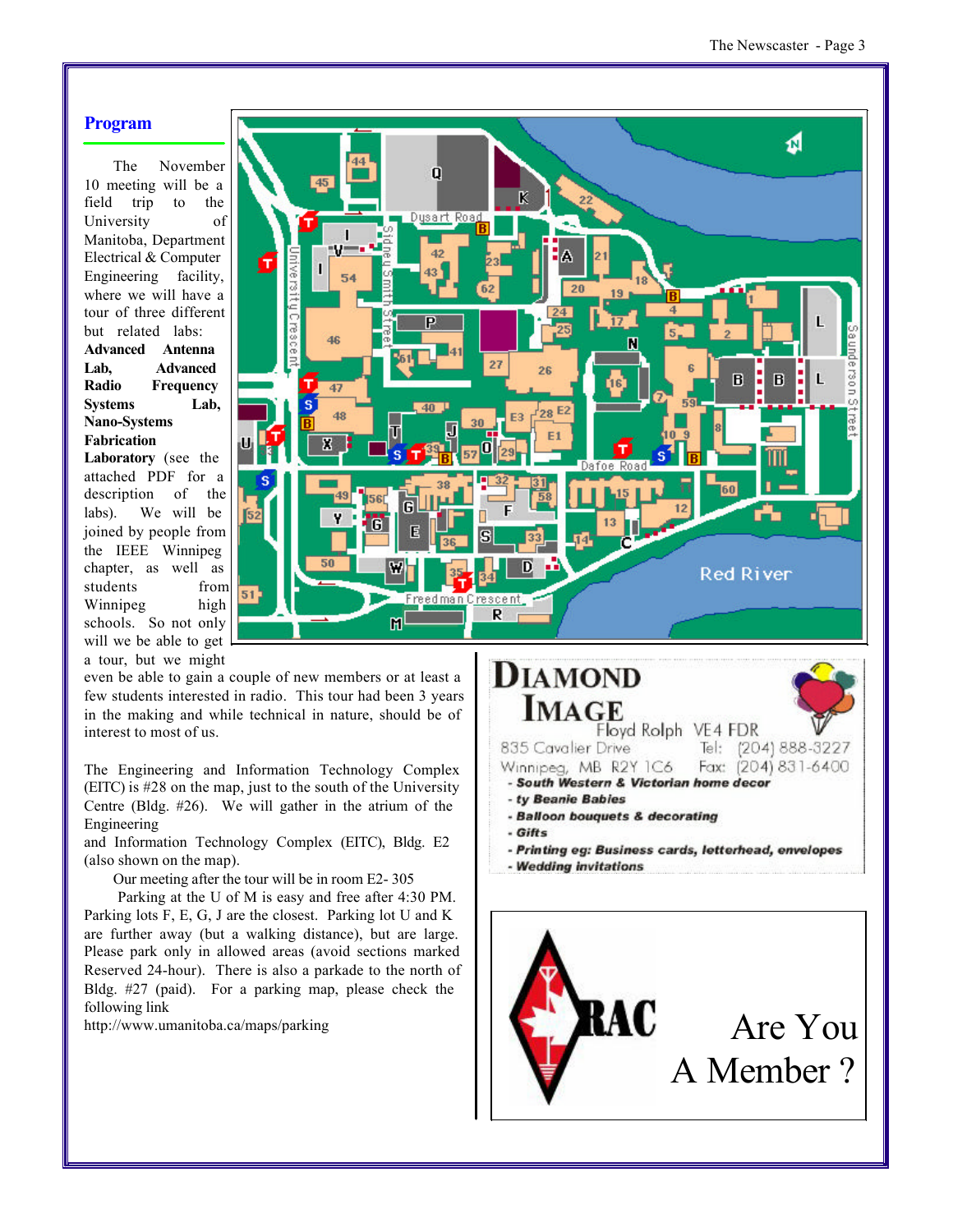#### **WINNIPEG SENIOR CITIZENS RADIO CLUB By Adam Romanchuk VE4SN**

On Sunday, October 19th, the Winnipeg Senior Citizens Radio club participated in the annual JOTA event by having the 43rd Winnipeg Chinese Scouts visit our club for two hours in the afternoon. In attendance were thirteen scouts (including one girl), three Troop Leaders and Lisa the Scoutmaster. Also attending were three interested parents. Making sure that all functions ran smoothly was entrusted to Adam Romanchuk, VE4SN, Roger Froebe, VE4RLF and Ed Oakes, VE4OAK.



Tremendous interest and enthusiasm was displayed by the youngsters, especially during the hands-on discussion of the CW mode. All of the scouts had a shot at the key and oscillator attempting to send short messages while referring to a printed chart of dots and dashes.

In the main radio room Roger, VE4RLF, managed to overcome somewhat poor conditions and make contact with three JOTA stations, two in the United States and the other one in Yukon Territory. This gave a few boys an opportunity to talk to fellow scouts.

To close the afternoon event, a short tour of Club facilities was provided. The museum pieces held particular interest to many of the scouts being as very few if any of them had ever seen a tube checker or even tubes for that matter. Questions were abundant as well as the evident curiosity.

Finally, everyone enjoyed the home-baked cookies provided by Adam's XYL Sylvia and some refreshing soft drinks as well. The good time experienced by this delightful group of young people was amply illustrated by their sincere "Thank you" and "Good-bye" often punctuated with a slight bow.

#### **News from the Net**

#### *RAC Bulletin -24E*

October 17, 2008 - Support of the RAC Field Services continues. After more than a year of planning, research and writing, the new national RAC Amateur Radio Emergency Service (ARES) Training Manual has been completed and is available for download on the internet. See this site http://www.rac.ca/fieldorg/RACARESTrainingManual.htm for a link to the RAC ARES Training Manual page. *--RAC*

#### *Wayback machine*

REWIND - A LOOK BACK IN HISTORY Will McGhie VK6UU is WIA National Historian

Jim Linton has told us many a time of how Morse has "gone to the movies", VK4 Amateurs in particular have heard the story of QNEWS from the early 1930's, Rob VK5MM has told us of where to gather promotional material and many a print and audio radio commercials on Ham Radio have been heard and displayed on the web. But these days, where have all the old links disappeared to from the original WIA and WIAQ web sites in particular?

Well material that "disappeared off the face of the Internet many years ago" might be available on the Wayback Machine at the Internet Archive Web site. Recently I read an item from the ARRL on this subject and "Sure enough" I used the Wayback Machine and found the "Morse Goes to the Movies" Web site archived for March 9, 2001. Even if not Jims original it is a great site.

The Wayback Machine is a free service that allows you to visit archived versions of Web sites. Simply type in a URL, select a date range and then begin surfing on an archived version of the site. The archive contains more than 85 billion Web pages dating back to 1996; if you know the URL of a defunct Web site, you may be able to find it using the machine. Sometimes they are missing as web masters decided to block automated Web crawlers so unfortunately at the whim of some the pages are gone for ever! It's also possible that some sites were not archived because they were password protected, blocked by robots.txt, or otherwise inaccessible to our automated systems." But, don't give up the ghost; you still may be able to find them using the Wayback Machine http://www.archive.org/index.php *-- WIA*

#### *A Photo Finish*

All set. Ready. They're off and racing in the 2008 Broadband Handicap taking an early lead is BPL just ahead of Fibre Optic, ADSL and Wireless. The jockey on BPL, Stewie Hype is laying into it with the whip. The crowd is booing loudly but he's still whipping the daylights our BPL. The rest of the field is taking it easy, look confident and in the race for the long haul. BPL is being ridden very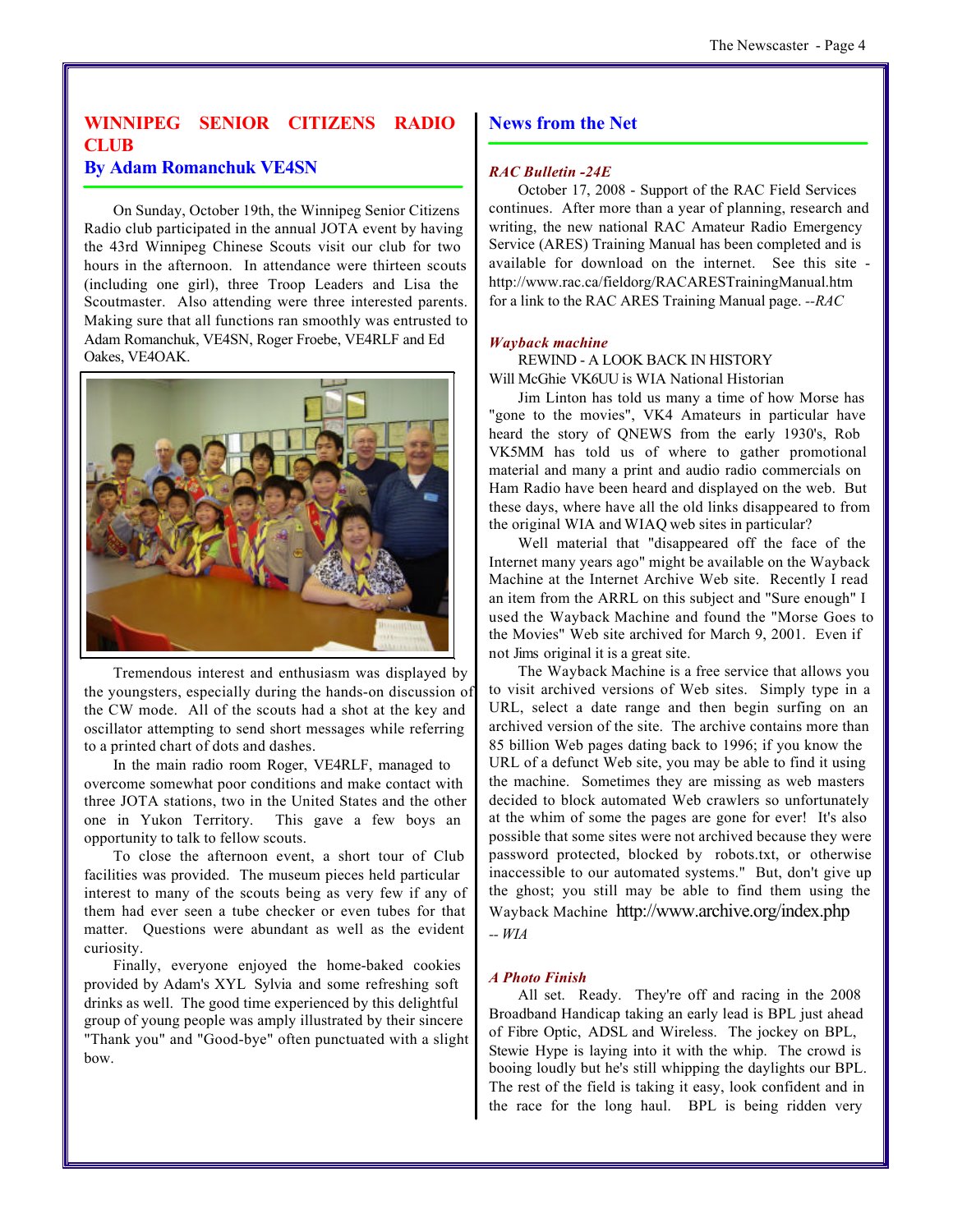aggressively indeed but seems to be running out of stream. Turning into the straight for the home run and it's Wireless, Fibre Optic, ADSL - to close I'm can't pick 'em and we'll have to wait for the photo. Way way back in the field is B P L. Wait a moment the jockey has dismounted and you won't believe this, the connections of BPL are claiming interference to its run. What a turn up for the books that is, BPL complaining alleged interference. Correct weight and placings will take a while so back to the studio. *-- WIA*

#### *Global Simulated Emergency Test November 2008*

The next IARU EmComm Party on the Air is scheduled for Saturday the 8th of November between 0400 and 0800 hours UTC. The time of each exercise changes to allow more stations to participate from around the world as well as recognising that emergencies can happen at any time This is an exercise between stations interested in emergency communications and is not a contest. Activity will be concentrated around the IARU Emergency Centre of Activity frequencies which are 3760, 7060, 14300 and 21360 kHz. *-- IRTS*

#### *Windows 7*

Microsoft has unveiled the latest version of its Windows operating system. It promised that it will deliver a better experience for users when it arrives sometime late next year. Windows 7 follows Vista, which Microsoft claims has been a success, but which has been subject to fierce criticism from a number of users. The system was demonstrated at the company's Professional Developers Conference in Los Angeles. Senior vice-president Steven Sinofsky described it as an "exciting new version of Windows" and claimed it would deliver a more personalized experience.

#### *Feedback*

When Vista launched in January 2007, many users complained that it ran slowly and failed to work at all with some programs and devices. Corporate customers have been slow to switch from Windows XP to Vista, although Microsoft said that the operating system had an unfair press, and has enjoyed record sales. "We got a lot of feedback about Vista," admitted Mr Sinofsky, who runs the Windows business. He said his team had responded with improvements and had learned some lessons in developing Windows 7.

#### *Data sharing*

Among the new features promised in the latest operating system are Windows Touch, which introduces support for multi-touch technology. This will enable users to zoom in on an image by moving two fingers farther apart a technology first introduced to millions of users by Apple's iPhone. A new taskbar aims to give more rapid access to files and programs, with each open window appearing as a graphic thumbnail. There is also a feature called HomeGroup, allowing users easy sharing of data across PCs

and other devices in the home. And there is more support for devices such as cameras, printers, and mobile phones with a product called Device Stage offering a single window to manage tasks for each device. Microsoft's chief software architect Ray Ozzie defended Vista and indicated that Windows 7 would be evolutionary rather than revolutionary. "Vista is a great operating system, it's tremendously functional," he told the BBC. "Windows 7 brings it up a level by enabling it to take advantage of certain hardware innovations. PCs have evolved since Vista was launched," he said. Microsoft also announced that its Office software will now be available as a web application, so that users can create and share documents across multiple devices. Google already offers users online applications allowing them to create documents, spreadsheets, and presentations online for free. Microsoft's Office Web will be supplied to customers who purchase the next edition of Office, but Microsoft stressed that it will provide all the same functions online as are available offline. *--BBC technews*

#### *Singapore Temporary Station License*

The Infocomm Development Authority (iDA) may issue a Temporary Amateur Station Licence to hams visiting Singapore which can be valid for up to 3 months. Application must be made online in the iDA website at least 3 weeks prior to arrival. The station callsign will be 9V1/homecall.*-- SARTS*

#### *SOLAR HOT SPOTS*

#### is the new solar cycle hotting up?

NASA's Stereo-B spacecraft is monitoring a string of hot spots where magnetic fields are poking through the solar surface. All four are located at high latitude, a sign that they belong to new Solar Cycle 24. Stereo-B enjoys a unique view of the sun. Because it lags 38o behind Earth in its orbit, Stereo-B is able to look down on a broad swath of sun invisible from our planet. The spacecraft's "over-the-horizon" view clearly reveals the line of active regions. Does this mean Solar Cycle 24 is picking up steam? Probably, yes, but only a little. Just one of these active regions is a full-fledged sunspot (numbered 1005), while the others are merely "proto-sunspots" without a dark sunspot-core. It beats another blank day on the sun! Stay tuned for developments. *-- SARL*

#### *NEW SUNSPOT*

A "new-cycle" sunspot belonging to Solar Cycle 24 is emerging near the sun's northeastern limb. This is the third time in as many weeks that a new-cycle sunspot has interrupted the year's remarkable run of blank suns. The accelerating pace of new-cycle sunspot production is an encouraging sign that, while solar activity remains very low, the sunspot cycle is unfolding more or less normally. We are not stuck in a permanent solar minimum. *-- SARL*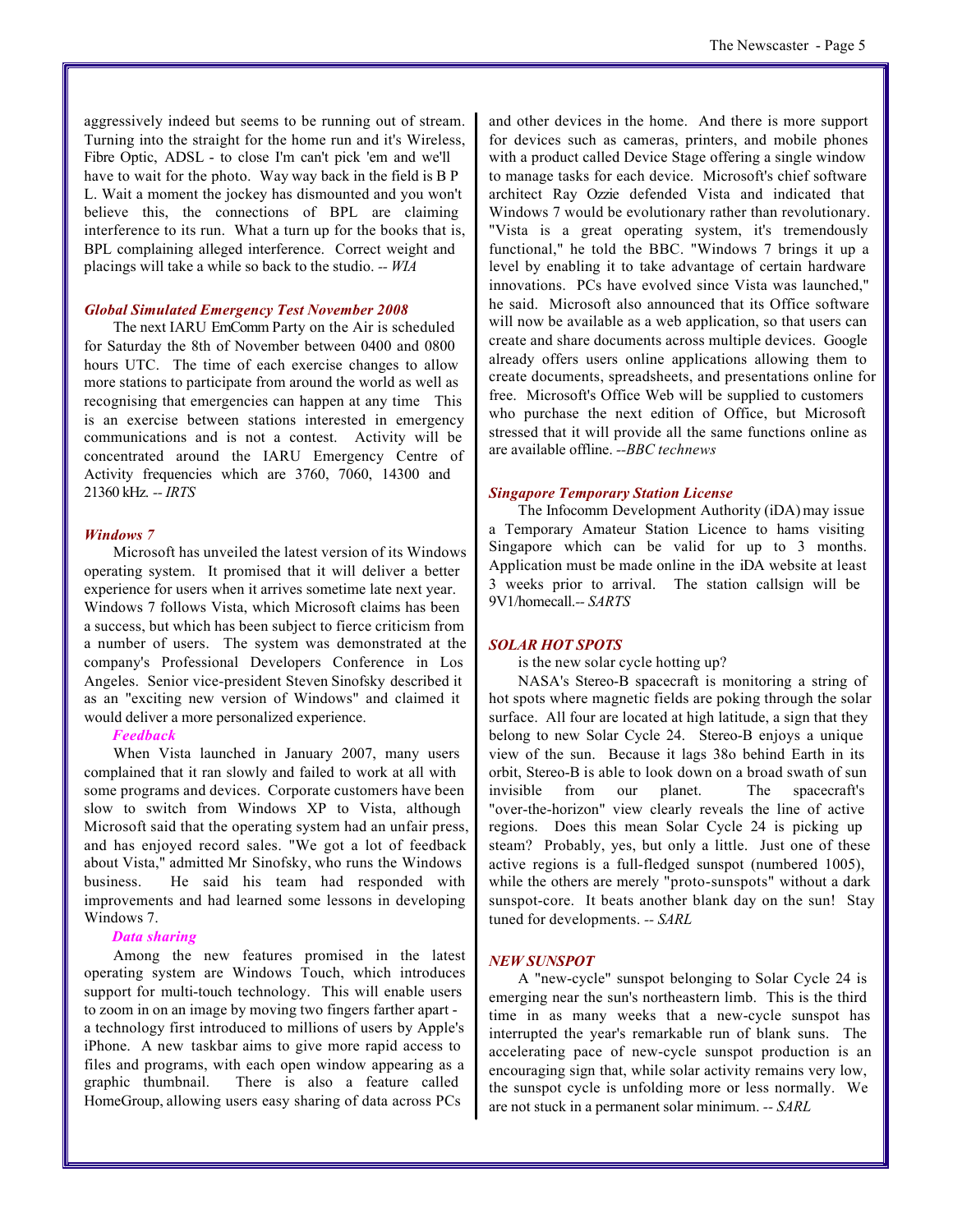| <b>Contest Calendar</b>                |                |         |                  | <b>December</b>                                           |         |                |
|----------------------------------------|----------------|---------|------------------|-----------------------------------------------------------|---------|----------------|
|                                        |                |         |                  | <b>ARS</b> Spartan Sprint                                 | 0200Z   | Dec 2          |
| Extracted from http://www.sk3bg.se/    |                |         |                  | <b>ARCI</b> Topband Sprint                                | $0000Z$ | Dec 4          |
| & http://www.hornucopia.com/contestcal |                |         |                  | 10 meter NAC<br>CW/SSB/FM/Digi                            | 1800Z   | Dec 4          |
|                                        |                |         |                  | <b>NCCC Sprint</b>                                        | 0230Z   | Dec 5          |
| <b>November</b>                        |                |         |                  | ARRL 160-Meter                                            | 2200Z   | Dec 5          |
| <b>HA-QRP</b>                          | <b>CW</b>      |         | 0000Z Nov 1-7    | <b>TARA RTTY Melee</b><br><b>RTTY</b>                     | $0000Z$ | Dec 6          |
| <b>IPARC</b>                           | <b>CW</b>      | 0600Z   | Nov 1            | CW<br>Great Colorado Snowshoe Run                         | 0200Z   | Dec 6          |
| Ukrainian DX                           |                | 1200Z   | Nov 1            | Wake-Up! QRP Sprint                                       | 0400Z   | Dec 6          |
| Feld-Hell Club Fall Fling              | Feld-Hell      | 1600Z   | Nov 1            | And                                                       | 0430Z   | Dec 6          |
| <b>RCA QSO Party</b>                   | AM/SSB         | 1700Z   | Nov 1            | And                                                       | 0500Z   | Dec 6          |
| <b>ARRL Sweepstakes</b>                | <b>CW</b>      | 2100Z   | Nov 1            | And                                                       | 0530Z   | Dec 6          |
| NA Collegiate ARC Championship         | <b>CW</b>      | 2100Z   | Nov 1            | <b>TOPS Activity</b>                                      | 1600Z   | Dec 6          |
| <b>IPARC</b>                           | <b>SSB</b>     | 0600Z   | Nov 2            | NAQCC Straight Key/Bug Sprint<br>$\mathrm{CW}$            | 0130Z   | Dec 10         |
|                                        | And            | 1400Z   | Nov <sub>2</sub> | NA High Speed Meteor Scatter Rally                        | 0000Z   | Dec 11         |
| High Speed Club                        | <b>CW</b>      | 0900Z   | Nov <sub>2</sub> | <b>NCCC Sprint</b>                                        | 0230Z   | Dec 12         |
|                                        | And            | 1500Z   | Nov <sub>2</sub> | Russian 160 Meter<br>CW/Phone                             | 2100Z   | Dec 12         |
| DARC 10-Meter                          | Digital        | 1100Z   | Nov <sub>2</sub> | 28 MHz SWL-Contest<br>CW/Phone                            | 0000Z   | Dec 13         |
| ARS Spartan Sprint                     | <b>CW</b>      | 0200Z   | Nov <sub>4</sub> | <b>ARRL 10-Meter</b>                                      | $0000Z$ | Dec 13         |
| 10 meter NAC                           | CW/SSB/FM/Digi | 1800Z   | Nov <sub>6</sub> | MDXA PSK DeathMatch<br><b>PSK</b>                         | $0000Z$ | Dec 13         |
| <b>NCCC Sprint</b>                     |                | 0230Z   | Nov <sub>7</sub> | <b>SKCC Weekend Sprintathon</b>                           | $0000Z$ | Dec 14         |
| WAE DX                                 | <b>RTTY</b>    | 0000Z   | Nov 8            | Lighthouse Christmas Lights QSO<br>All                    | 0001Z   | Dec 13         |
| <b>JIDX</b> Phone                      |                | 0700Z   | Nov 8            | <b>UBA Low Band</b><br>CW/SSB/Digi                        | 1700Z   | Dec 13         |
| OK/OM DX                               | <b>CW</b>      | 1200Z   | Nov 8            | CW/SSB/Digi<br><b>UBA Low Band</b>                        | 0600Z   | Dec 14         |
| SL                                     | <b>CW</b>      | 1200Z   | Nov 8            | <b>SSB</b><br>SSA Månadstest nr 12                        | 1400Z   | Dec 14         |
| <b>SL</b>                              | <b>SSB</b>     | 1415Z   | Nov 8            | SSA Månadstest nr 12<br>cw                                | 1515Z   | Dec 14         |
| Kentucky QSO Party                     |                | 1400Z   | Nov 8            | <b>MOON</b><br>CW/Digi/SSB                                | 1900Z   | Dec 17         |
| CQ-WE                                  |                | 1900Z   | Nov 8            | <b>NCCC Sprint</b>                                        | 0230Z   | Dec 19         |
| SKCC Weekend Sprintathon               |                | 0000Z   | Nov $9$          | AGB-Party                                                 | 2100Z   | Dec 19         |
| RSGB 80m Club Sprint                   | <b>SSB</b>     | 1900Z   | Nov 13           | Russian 160-Meter                                         | 2100Z   | Dec 19         |
| <b>NCCC Sprint</b>                     |                | 0230Z   | Nov 14           | MDXA PSK DeathMatch PSK-31/PSK-63                         | 0000Z   | Dec 20         |
| <b>ARRL EME</b>                        |                | $0000Z$ | Nov $15$         | Russian Digital + SSTV<br>Digi                            | 0000Z   | Dec 20         |
| JT Hamradio-50 Anniversary DX          |                | $0000Z$ | Nov $15$         | OK DX<br><b>RTTY</b>                                      | $0000Z$ | Dec 20         |
| <b>SARL Field Day</b>                  |                | 1000Z   | Nov $15$         | Lighthouse Christmas Lights                               | 0001Z   | Dec 20         |
| <b>INORC</b>                           | <b>CW</b>      | 1200Z   | Nov $15$         | "Memory Lives Forever"<br>CW/SSB                          | 0500Z   | Dec 20         |
| All Austrian 160-Meter                 |                | 1600Z   | Nov $15$         | Croatian<br><b>CW</b>                                     | 1400Z   | Dec 20         |
| NA Collegiate ARC Championship         | <b>SSB</b>     | 2100Z   | Nov $15$         | <b>International Naval</b>                                | 1600Z   | Dec 20         |
| RSGB 2nd 1.8 MHz                       | <b>CW</b>      | 2100Z   | Nov 15           | <b>HELL</b><br>Feld Hell Sprint                           |         | $2100Z$ Dec 20 |
| <b>ARRL Sweepstakes</b>                | <b>SSB</b>     |         | 2100Z Nov 15     | <b>ARCI Holiday Spirits Homebrew</b>                      |         | 2000Z Dec 21   |
| Feld Hell Sprint                       |                |         | 2100Z Nov 15     | Run for the Bacon QRP                                     | 0200Z   | Dec 22         |
| EU PSK63 QSO Party                     |                |         | 0000Z Nov 16     | <b>SKCC Sprint</b>                                        | 0100Z   | Dec 24         |
| SSA Månadstest nr 11                   | <b>CW</b>      |         | 1500Z Nov 16     | SSA Jultest (1)<br><b>CW</b>                              | 0800Z   | Dec 25         |
| SSA Månadstest nr 11                   | <b>SSB</b>     |         | 1615Z Nov 16     | SSA Jultest (2)<br><b>CW</b>                              | 0800Z   | Dec 26         |
| <b>HOT Party</b>                       | <b>CW</b>      |         | 1700Z Nov 16     | <b>DARC</b> Christmas                                     | 0830Z   | Dec 26         |
| Run for the Bacon QRP                  |                | 0200Z   | Nov 17           | <b>RAC Winter</b>                                         |         | 0000Z Dec 27   |
| <b>MOON</b>                            | CW/Digi/SSB    | 1900Z   | Nov 19           | <b>Stew Perry Topband Challenge</b>                       | 1500Z   | Dec 27         |
| NAQCC Straight Key/Bug Sprint          |                |         | 0130Z Nov 20     | Original QRP                                              | 1500Z   | Dec 27         |
| YO International                       | PSK31          | 1600Z   | Nov 21           | <b>RAEM</b>                                               | 0200Z   | Dec 28         |
| LZ DX                                  |                |         | 1200Z Nov 22     |                                                           |         |                |
| <b>ARRL International EME</b>          | All            |         | 0000Z Nov 23     |                                                           |         |                |
| <b>SKCC</b> Sprint                     |                |         | 0100Z Nov 26     | What have you done to "promote"                           |         |                |
| RSGB 80m Club Sprint                   | <b>CW</b>      |         | 1900Z Nov 26     | amateur radio this week"                                  |         |                |
| QRP ARCI Topband Sprint                | CW/SSB         | 0000Z   | Nov 27           | That line we credit to an old News stalwart, Peter        |         |                |
| CQ Worldwide DX                        | <b>CW</b>      |         | 0000Z Nov 29     | Parker with using in his old VK1 and VK3 casts many years |         |                |

Parker with using in his old VK1 and VK3 casts many years ago and it still stands true *-WIA*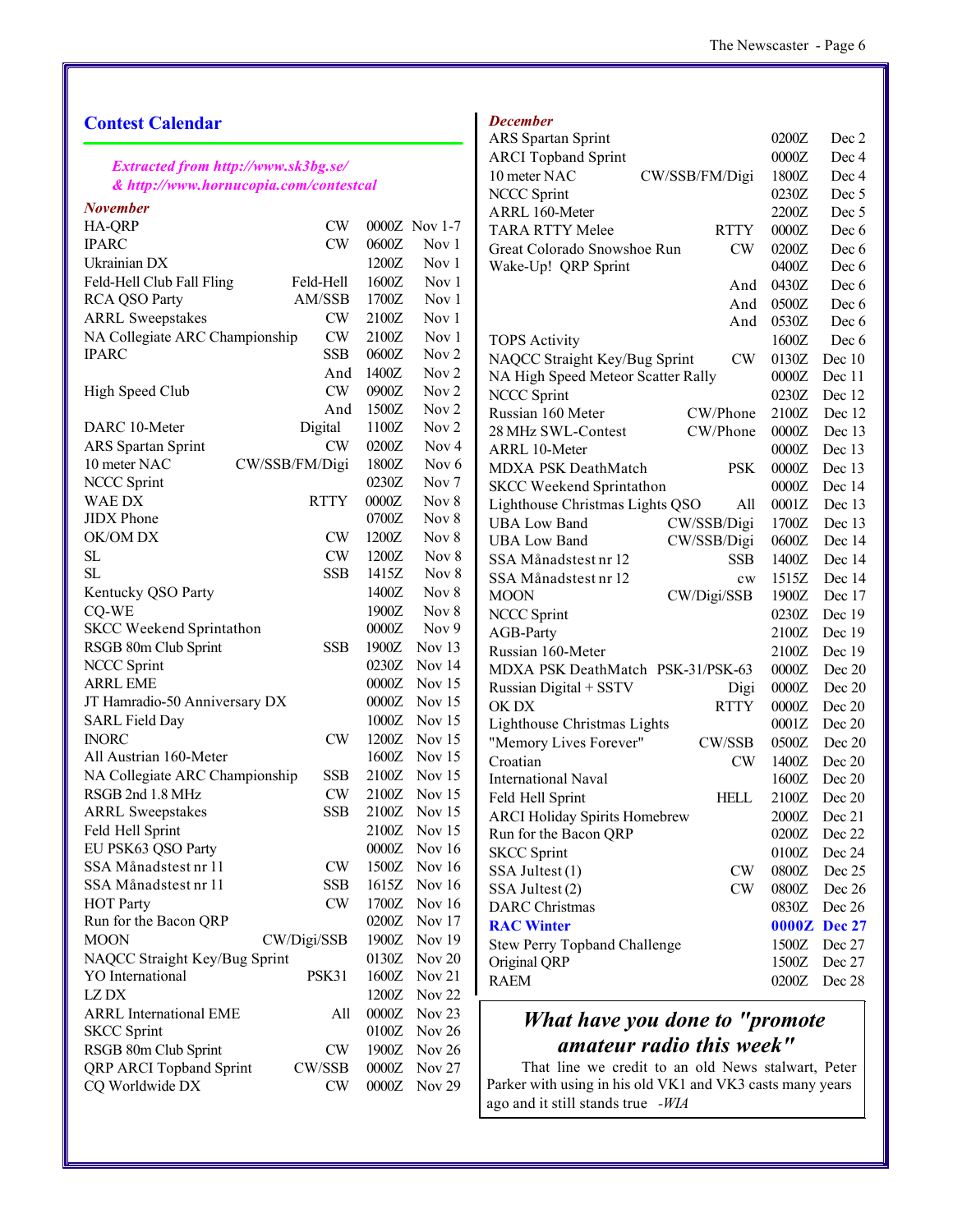#### **Minutes for October 20th, 2008 Submitted by Ruthie, VE4CRS**

Meeting called to order 7:30 PM. 45 members and 5 guests attended. Intros followed.

#### *Amendment to the minutes:*

Luke VE4WTF did not volunteer for the Xmas Party committee. Motion to accept minutes as amended by Glen VE4GWN, seconded by Rick VE4RA. Carried.

Correction in Newscaster: - Luke's call sign is VE4WTF, not VA4WTF.

#### *Motion on Floor*

"I move that Winnipeg Amateur Radio Club be disbanded and its assets be disposed of as per article 6:2 of the WARC By-Laws."

Acceptance by Glen VE4GWN to vote on motion at present meeting and not to wait until November.

Discussion followed. Members expressed the following: - broad based club with different interests, no reason to disband; if members want club to continue, then participate; cancel events if members don't help; within most clubs the movers are confined to a small group; identify and produce a list of events for members to sign up for in advance with max of 60 days to sign-up; no reason for this motion – events are successful; identified all activities that WARC offers to members; possibly members are intimidated to volunteer; possibly motion was good because it stimulated members to attend meeting and voice opinions;

Question called and motion read.

**Motion defeated.**

#### *Correspondence*

1. email from Alan and Jeffrey asking for volunteers to help launch a balloon at Maples Collegiate on Oct. 29th, 2008. They had a successful balloon launch at end of June this year. Need volunteers for tracking, to operate ham radio at school. Need 2 band mobile. Letter on file. Rolf VE4VZ volunteered.

2. email from Randy Nelson VE3WRN from CNIB. Randy is looking for a volunteer mentor to help a young man become an amateur radio operator who lives near the University. Contact information: - Randy Nelson VE3WRN, CNIB Amateur Radio Program Manager, 1929 Bayview Ave., Toronto, ON, M4G 3E8, Tel: (800) 563-5642, ext. 7438 - (416) 486-2500, ext. 7438, Fax: (416) 480-7677, Email: amateurradio@cnib.ca, Website:

www.cnib.ca/amateurradio Derek VE4HAY will send out copy to mailing list. Letter on file.

#### *Treasurer's Report*

- Books have been audited and are in good standing. Balance as per bank statement July 31, 2008 - \$5,498.58.
- ¸ Total profit for Hamfest: \$3,238.36.
- Money returned to WARC for lack of revenue from 2 missed Flea Markets: - \$2200.00
- $\checkmark$  Remaining profit, app. \$750.00 to be donated to DARF.
- Budget for 2008-2009 distributed and discussed. Motion to accept budget by Tom VE4SE, seconded by Derek VE4HAY. Carried. Budget is on file.

#### *Education*

Planning is in motion to have amateur radio training at Red River College, spring /April session. Talks underway. Course will be in the evening. Glen VE4GWN is still getting emails re course. Request to redirect.

#### *DX*

Conditions are improving – next sun cycle starting.

ARRL web page has listings. Look for Agathe Island, Egypt, Crete.

#### *RAC*

Devon Racicot VE5DWR is new western director. He will take over position on Jan. 1, 2009.

#### *Field Day*

Fort Whyte centre is occupied, therefore looking for another venue. One possibility is Camp Amisk. Rolf is looking into all possibilities and will keep members informed.

He has lots of help!

#### *MRS*

- $\leftrightarrow$  Repeater at Bruxelles is fixed.
- $\triangleleft$  Looking for someone to volunteer a large space to store MRS equipment.

#### *Programs*

Nov. 10: - Technical Field Trip to University of Manitoba, Engineering Bldg., E2 – Atrium at 7:00 PM. Will be touring 3 different labs: - antenna lab, nano lab, co-labatory. Will be touring with other groups including high-schools. We could possibly get them

**Amateur Radio** ~ *A Community Resource*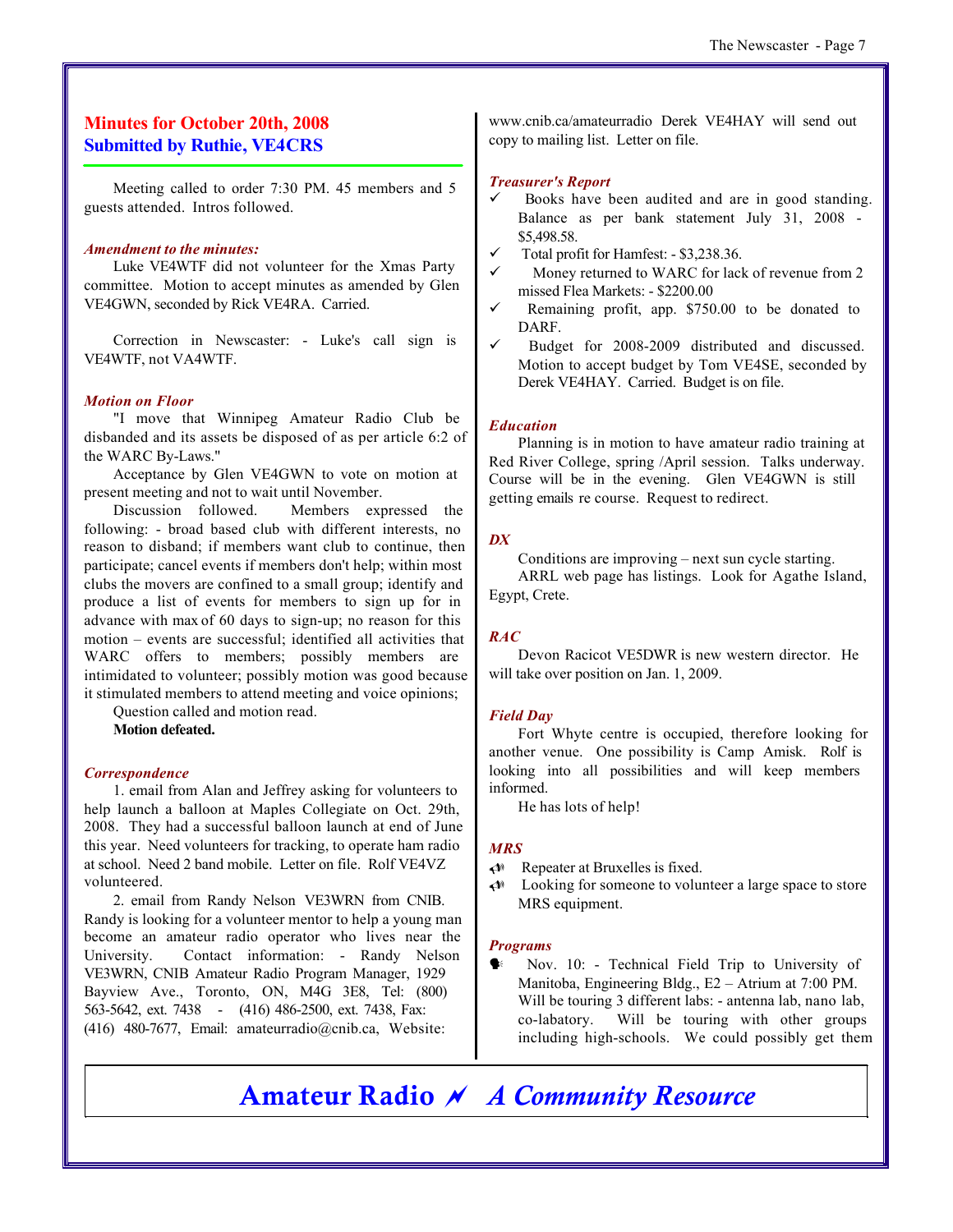interested in amateur radio. Details will be in Newscaster.

- Dec.: The plan is/was to have a Xmas party but unfortunately no one has stepped up to coordinate.
- Jan.: TBA possibly APRS.

#### *Good and Welfare*

- ß The Pathfinders are raising funds for the good and welfare of Lorenzo Ramos who has been diagnosed with terminal cancer. They are raising money to bring Lorenzo's mother and sister to Winnipeg from the Philipines. Tickets for the social on Nov. 5th are \$15.00. Derek VE4HAY will be emailing details to all. Information re Loernzo is on file.
- Jan VE4JS is willing to step in as section manager. Need to sign nominating sheet.
- ß John VE4JNF told of his involvement with the WISH foundation and that hams will be needed for next year's fishing trip – a ham in each boat.

Motion to adjourn by Dick VE4HK, seconded by Rolf VE4VZ. Carried.

Winner of 50/50 draw - \$22.00 – Fred VE4TRO. Winner of membership draw – Willard VE4WJE.

#### **Basic Rules for Emergency Operations Extracted from the Journal of the Lakehead Amateur Radio Club - June 2008**

Here is some basic information on emergency communications procedures from http://

www.emergencyradio.ca/ ...used with permission

DO NOT act on your own to provide emergency communication. We must remember that we are to ASSIST the various served agencies only when called for. An unorganized, knee-jerk reaction to an emergency situation will create problems and damage our good will. If you suspect that a potential emergency situation exists that would require amateur radio communication, please monitor the various assigned net frequencies for your area. If you suspect we may be needed, notify your local Emergency Coordinator or Assistant EC. When a served agency needs our assistance, they usually alert designated amateur radio operators who are members of the Amateur Radio Emergency Service. Typically, this is the local Emergency Coordinator who has registered himself and other amateurs IN ADVANCE with the agencies seeking help. Once called in by the served agency, the EC (or designated amateur) should notify the District Emergency Coordinator. The DEC will then notify the Section Emergency Coordinator, who in turn will notify the Section Manager. Use only

enough operators to get the situation under control. Activation of nets in "Stand By Mode" to check on availability of amateurs in anticipation of a response is always a judgment call and can sometimes be worthwhile. Care should be exercised that no one 'jumps the gun" and confuses the situation. The EC will normally assign an NCS for control of the local net, which is to be designated as the "key station." This station will be used extensively during a communications emergency. Key station personnel should have full use of emergency power capability with adequate relief operators assigned to ensure continuous operation. When an officially activated emergency net is in session, the NET CONTROL IS THE BOSS. Discipline is essential if operations are to go smoothly. DO NOT TALK unless specifically asked to do so. If the emergency should cover more than the local area, the EC in charge may, at his/her option, ask for activation of additional traffic nets on a District or Section-wide basis. He will assign liaison stations to and from these nets. All messages must be written traffic in standard NTS Radiogram format. This will give you a written, signed, and dated record of emergency traffic passed. This is invaluable as an audit trail and for later critique sessions. In making this statement we realize that there will be verbal communications, which are not RADIOGRAMS! It is ridiculous to even consider the need for a radiogram to advise of a tornado on the ground or funnel cloud sightings etc. during Skywarn and other situations. Our reasoning is based on the idea that if the served agency asks that an important message be transmitted it is worthwhile for the served agency AND YOU to have a written record of the message and its origin, destination and content. Radiograms are the quick way to accomplish this.

All emergency and priority messages must be SIGNED by the official who originates them, with their title, taking responsibility for their contents. Message precedence of (E)mergency, (P)riority, (W)elfare or (R)outine shall be used on ALL messages. The filing time of (E)mergency and (P)riority traffic is important and must be shown. During formal nets in disasters, stations do not transmit unless invited to do so by the net control. The ONLY exception to this is for a station having EMERGENCY traffic. When the emergency is over, the Emergency Coordinator, or the amateur in charge, MUST file a report with the District Emergency Coordinator. The report should include a description of the traffic handled, duration of the net, participants, and agencies served. This will be invaluable during a critique session. An emergency situation may take many forms. This could include minor communications assistance to local Police Authorities in assisting with traffic or crowd control to serving one or more agencies in a major province-wide disaster such as a chemical spill or natural disaster.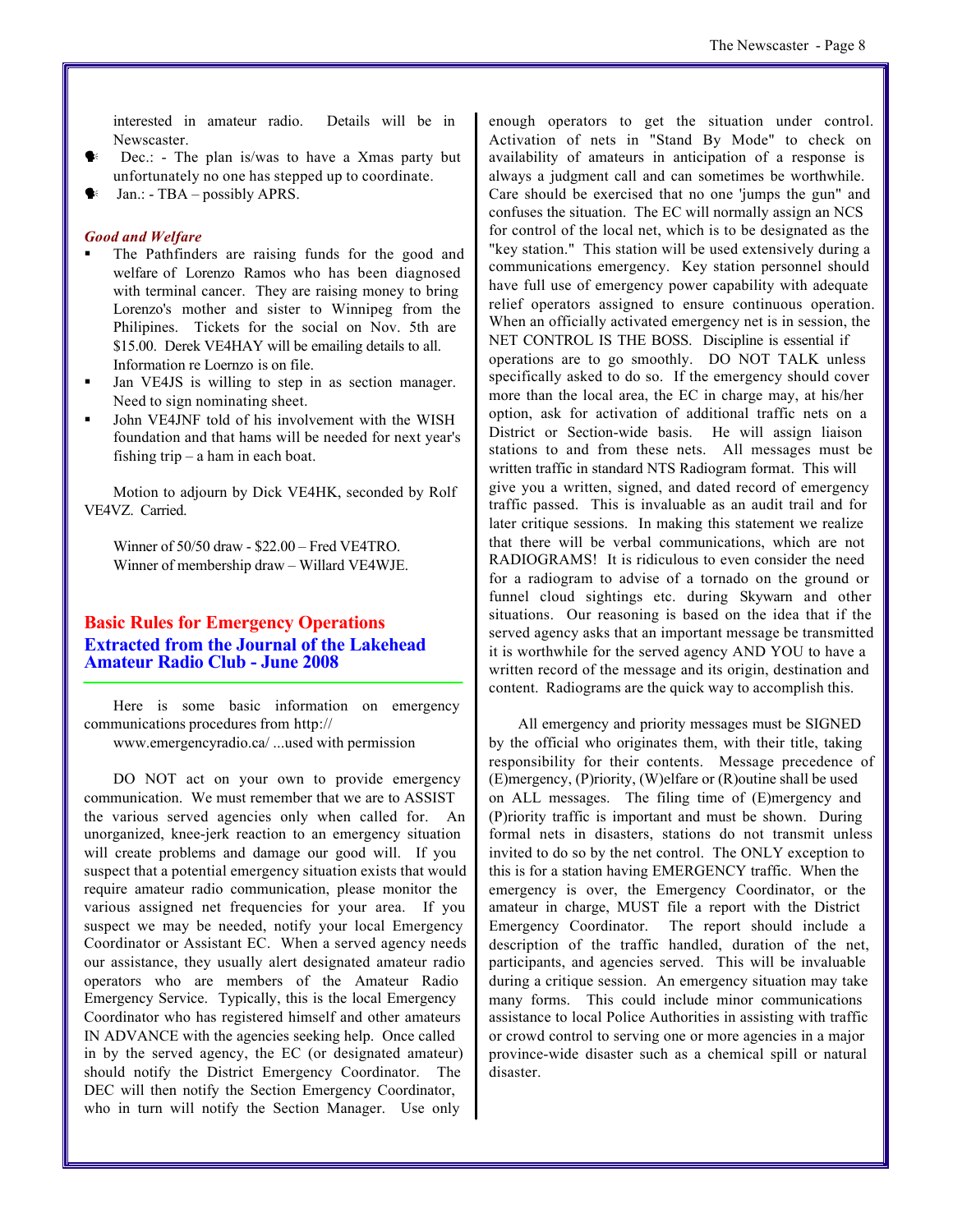Likewise, the emergency may be confined to an area of a few hundred feet to several counties. ARES members must be able to respond to these situations in a timely and efficient manner. Should an emergency situation arise which may require the assistance of ARES Ontario members, the following must be kept in mind:

- 1. In most situations, the affected area will be local in nature, confined to a local community or part of a community. For local communications to be effective, each EC in the area is encouraged to establish a working relationship with served agencies in the area particularly the local CEMC official.
- 2. In all instances, ARES personnel should not begin to assist unless called upon by an official of the Served Agency, unless the EC and the served official have worked out specific other arrangements on a broader basis. It is hoped that the local EC has made prior efforts to see to it that the Served Agencies are aware of what radio amateurs can provide. In all instances, it is assumed that the official of the Served Agency will contact the local EC to request assistance.
- 3. Once the local EC has received the call for assistance, he should begin notifying his ARES registered amateurs of the situation. He should also notify the District Emergency Coordinator, or in his absence, the Section Emergency Coordinator of the situation
- 4. In the case of a local emergency, the EC should begin call-up procedures for emergency net activation on the local emergency frequency. This is usually accomplished via a repeater to provide for a wide area coverage, however a simplex two meter frequency would suffice if coverage is adequate. Once the net is activated, the EC or his appointed control operator will act as net control for as long as necessary. The NCS should make every effort to see that emergency traffic is handled in the most efficient manner as possible. A listing of all traffic, check-ins (especially mobile) and agencies served should be recorded. For additional information, refer to the RAC Emergency Coordinator's Manual.
- 5. In order of priority, requests from Emergency Management Ontario shall be answered first, followed by local municipal officials, then other agencies as is necessary.
- 6. Health and Welfare traffic will likely, NOT be accepted for several hours, due to the inability to handle such traffic. In a major emergency, the emphasis will be on handling true emergency traffic, which provides immediate relief from suffering and saving lives.
- 7. The use of Tactical callsigns during an emergency should provide some indication of the station's perating location. Stations operating for example from the Provincial Emergency Operations Centre should use "EMO EOC" and stations operating in the Toronto EOC should identify themselves as "Toronto EOC". Identification is a requirement of IC. Stations must give complete station identification at least once in a 30-minute operating period, particularly when tactical calls are being used.
- 8. Under no circumstances will any ARES appointee attempt to provide support communications for any agency until instructed do so by the agency officials.
- 9. The use of any Q signals, ( QSL, QSY etc) during and emergency operation will not be used on phone nets. These signals were developed for CW nets in order to speed and simplify net operations. When used on phone they have the potential to be misunderstood. Additionally, the use of such signals on phone is considered poor operating technique.
- 10. The common use of "Break" and " Break-Break" to indicate an emergency shall not be used. It has no universally understood meaning. The word "EMERGENCY" will be used on phone to announce information of life or death importance. The standard CW signal is SOS sent as one character- not 3 spaced letters.
- 11. NEVER MAKE ANY COMMENT TO A MEMBER OF THE MEDIA!!! That is the job of the Public Information Officer. "I CAN'T ANSWER THAT QUESTION." is always a good answer. Refer them to the PIO. Media personnel are trained to be very convincing and are very clever at getting you to say something. What they will always be looking for will be information regarding injuries, deaths, addresses of the most severe damage, license numbers of vehicles, rail car numbers, and possible reported causes which might lead them to a trail-of-responsibility/ blame" This type information is confidential and is to be passed only by more secure means, i.e. packet or courier, which they cannot access by scanner. If you don't recognize a person as someone you absolutely know, beyond a shadow of a doubt, to be part of the authorized on-site operations team, don't discuss the situation with them!
- 12. Should you ever find yourself in a situation where you have found a dead body, or body parts, DO NOT report this to the NCS. Request only that the NCS send the appropriate authorities and help to your location on a priority basis. If the NCS should happen to ask for